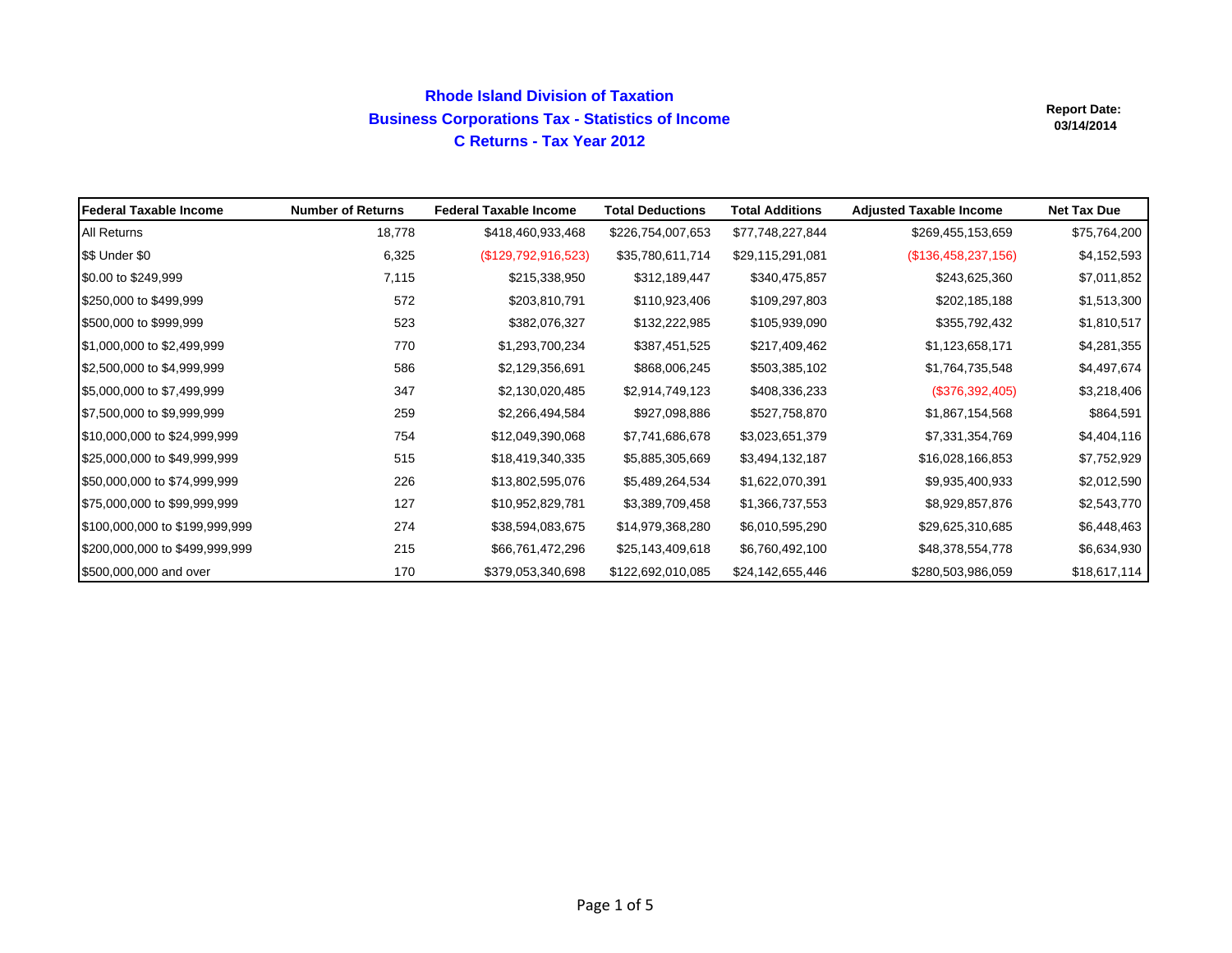#### **Rhode Island Division of Taxation Business Corporations Tax - Statistics of Income C Returns - Deductions from Federal Taxable Income - Tax Year 2012**

|                                |           |       |                           | <b>Foreign Dividends</b>  |                  |                                      |                  |              |                  |                                       |                  |                           |               |
|--------------------------------|-----------|-------|---------------------------|---------------------------|------------------|--------------------------------------|------------------|--------------|------------------|---------------------------------------|------------------|---------------------------|---------------|
|                                | Number of |       | <b>Net Operating Loss</b> | <b>Special Deductions</b> |                  | <b>Exempt Dividends and Interest</b> |                  | and Gross-up |                  | <b>Bonus Depreciation and Sec 179</b> |                  | Discharge of Indebtedness |               |
| <b>Federal Taxable Income</b>  | Returns   | Count | Amount                    | Count                     | Amount           | Count                                | Amount           | Count        | Amount           | Count                                 | Amount           | Count                     | Amount        |
| All Returns                    | 18,778    | 2.727 | \$68,631,374,056          | 1,242                     | \$94,470,165,737 | 1,165                                | \$27,883,178,391 | 511          | \$11,533,371,869 | 5.089                                 | \$24,235,917,600 | 21                        | \$728,087,384 |
| \$\$ Under \$0                 | 6,325     | 356   | \$15,465,892,607          | 363                       | \$7,029,966,684  | 304                                  | \$4,547,950,661  | 113          | \$1,610,017,064  | 1,663                                 | \$7,126,784,698  |                           | \$83,688,684  |
| \$0.00 to \$249,999            | 7,115     | 1,393 | \$72,528,094              | 203                       | \$5,897,273      | 108                                  | \$4,311,973      | 6            | \$1,368,755      | 1,169                                 | \$228,083,352    |                           | \$5,009       |
| \$250,000 to \$499,999         | 572       | 107   | \$72,635,934              | 28                        | \$4,752,575      | 27                                   | \$3,208,567      | 4            | \$1,220,590      | 218                                   | \$29,105,740     | $\Omega$                  | \$0           |
| \$500,000 to \$999,999         | 523       | 95    | \$65,613,617              | 27                        | \$23,271,915     | 30                                   | \$1,273,533      | 3            | \$391,750        | 204                                   | \$41,672,170     |                           | \$0           |
| \$1,000,000 to \$2,499,999     | 770       | 119   | \$206,054,018             | 43                        | \$28,304,395     | 51                                   | \$68,372,463     | 12           | \$1,061,177      | 284                                   | \$83,659,472     |                           | \$39,710      |
| \$2,500,000 to \$4,999,999     | 586       | 109   | \$439,121,099             | 41                        | \$218,699,236    | 46                                   | \$22,953,640     | 11           | \$4,337,215      | 252                                   | \$182,895,055    |                           | \$20,457,185  |
| \$5,000,000 to \$7,499,999     | 347       | 67    | \$2,581,471,870           | 23                        | \$50,106,248     | 28                                   | \$64,037,133     | 11           | \$6,818,406      | 151                                   | \$212,315,466    |                           | \$52,843      |
| \$7,500,000 to \$9,999,999     | 259       | 58    | \$426,626,616             | 23                        | \$159,853,504    | 30                                   | \$29,108,170     | 16           | \$38,869,912     | 127                                   | \$272,640,684    | $\Omega$                  | \$0           |
| \$10,000,000 to \$24,999,999   | 754       | 132   | \$6.062.312.804           | 87                        | \$670,889,993    | 91                                   | \$260,910,098    | 47           | \$54,390,585     | 317                                   | \$693,183,198    | 2                         | \$1,613,956   |
| \$25,000,000 to \$49,999,999   | 515       | 89    | \$1,721,827,400           | 79                        | \$1.160.025.808  | 104                                  | \$551.048.113    | 70           | \$146,301,220    | 224                                   | \$2,306,103,128  | $\mathcal{R}$             | \$15,793,125  |
| \$50,000,000 to \$74,999,999   | 226       | 39    | \$3,285,236,546           | 49                        | \$1.078.204.625  | 50                                   | \$380,157,170    | 21           | \$117,367,406    | 105                                   | \$628,298,787    | 0                         | \$0           |
| \$75,000,000 to \$99,999,999   | 127       | 19    | \$1,119,329,479           | 33                        | \$1.087.717.454  | 39                                   | \$843,051,693    | 18           | \$139,880,971    | 54                                    | \$199,729,861    | $\Omega$                  | \$0           |
| \$100,000,000 to \$199,999,999 | 274       | 63    | \$6,500,872,473           | 72                        | \$4,438,488,851  | 84                                   | \$1,502,636,618  | 50           | \$373,218,552    | 134                                   | \$2,164,151,786  | $\overline{2}$            | \$48,769,220  |
| \$200,000,000 to \$499,999,999 | 215       | 35    | \$8,128,875,001           | 74                        | \$9,715,453,676  | 74                                   | \$3,787,537,857  | 50           | \$1,114,482,122  | 106                                   | \$2,397,060,962  | $\overline{2}$            | \$2,380,707   |
| \$500,000,000 and over         | 170       | 46    | \$22,482,976,498          | 97                        | \$68,798,533,500 | 99                                   | \$15,816,620,702 | 79           | \$7,923,646,144  | 81                                    | \$7,670,233,241  |                           | \$555,286,945 |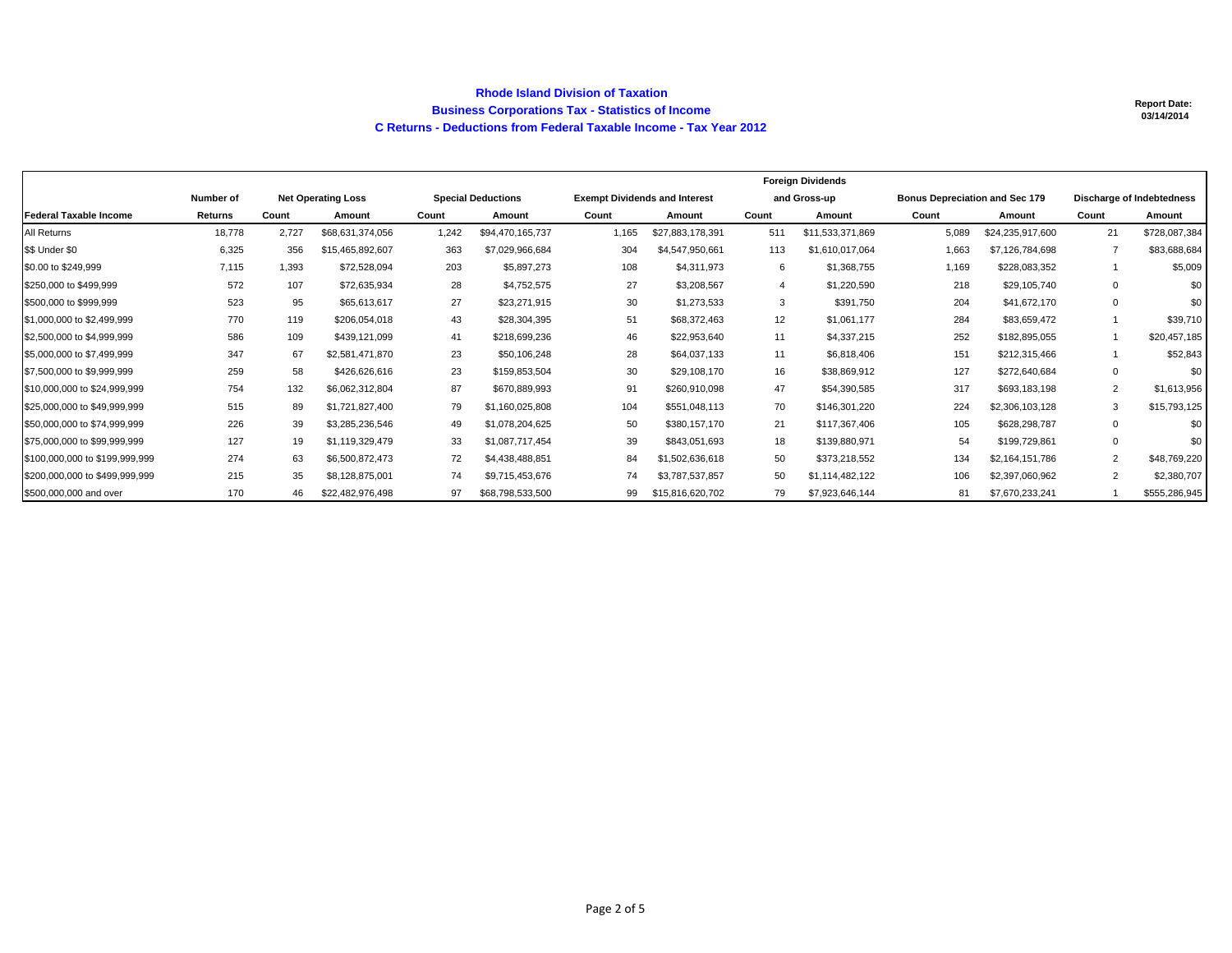### **Rhode Island Division of Taxation Business Corporations Tax - Statistics of Income C Returns - Additions from Federal Taxable Income - Tax Year 2012**

|                                | Number of      |       | <b>Interest Income</b> |       | <b>RI Corporate Taxes</b> | <b>Bonus Depreciation and Sec 179</b> |                  | <b>Captive REIT Dividends Paid Deduction</b> |               |
|--------------------------------|----------------|-------|------------------------|-------|---------------------------|---------------------------------------|------------------|----------------------------------------------|---------------|
| Income                         | <b>Returns</b> | Count | Amount                 | Count | Amount                    | Count                                 | Amount           | Count                                        | Amount        |
| All Returns                    | 18,778         | 565   | \$3,109,444,027        | 8,762 | \$702,587,414             | 4,250                                 | \$42,027,871,263 | 8                                            | \$598,907,584 |
| \$\$ Under \$0                 | 6,325          | 128   | \$1,053,299,908        | 3,146 | \$169,364,635             | 1,209                                 | \$18,811,768,816 |                                              | \$105,497,510 |
| \$0.00 to \$249,999            | 7,115          | 68    | \$1,153,744            | 2,353 | \$5,720,601               | 901                                   | \$219,018,027    |                                              | \$113,639,396 |
| \$250,000 to \$499,999         | 572            | 17    | \$4,020,367            | 256   | \$2,024,506               | 197                                   | \$63,571,477     | 0                                            | \$0           |
| \$500,000 to \$999,999         | 523            | 10    | \$79,227               | 283   | \$3,250,037               | 195                                   | \$83,503,552     | 0                                            | \$0           |
| \$1,000,000 to \$2,499,999     | 770            | 32    | \$6,995,685            | 433   | \$12,428,806              | 284                                   | \$154,846,481    | $\Omega$                                     | \$0           |
| \$2,500,000 to \$4,999,999     | 586            | 24    | \$163,346,730          | 353   | \$14,386,371              | 237                                   | \$245,448,927    | 0                                            | \$0           |
| \$5,000,000 to \$7,499,999     | 347            | 16    | \$8,682,286            | 216   | \$18,838,940              | 128                                   | \$247,202,875    | $\Omega$                                     | \$0           |
| \$7,500,000 to \$9,999,999     | 259            | 15    | \$22,827,603           | 177   | \$13,096,005              | 112                                   | \$264,455,597    |                                              | \$276,000     |
| \$10,000,000 to \$24,999,999   | 754            | 48    | \$98,851,125           | 489   | \$44,900,407              | 311                                   | \$1,065,323,334  | 0                                            | \$0           |
| \$25,000,000 to \$49,999,999   | 515            | 51    | \$88,198,408           | 341   | \$58,678,891              | 221                                   | \$2,807,691,524  |                                              | \$26,798,367  |
| \$50,000,000 to \$74,999,999   | 226            | 23    | \$32,702,906           | 144   | \$34,400,564              | 94                                    | \$848,053,273    |                                              | \$63,973,868  |
| \$75,000,000 to \$99,999,999   | 127            | 16    | \$17,136,416           | 86    | \$27,663,728              | 60                                    | \$496,144,193    |                                              | \$55,124,730  |
| \$100,000,000 to \$199,999,999 | 274            | 45    | \$81,805,921           | 204   | \$51,360,033              | 123                                   | \$2,576,126,652  | $\Omega$                                     | \$0           |
| \$200,000,000 to \$499,999,999 | 215            | 33    | \$285,636,465          | 160   | \$95,220,948              | 93                                    | \$3,216,149,257  | $\Omega$                                     | \$0           |
| \$500,000,000 and over         | 170            | 39    | \$1,244,707,236        | 121   | \$151,252,942             | 85                                    | \$10,928,567,278 | 2                                            | \$233,597,713 |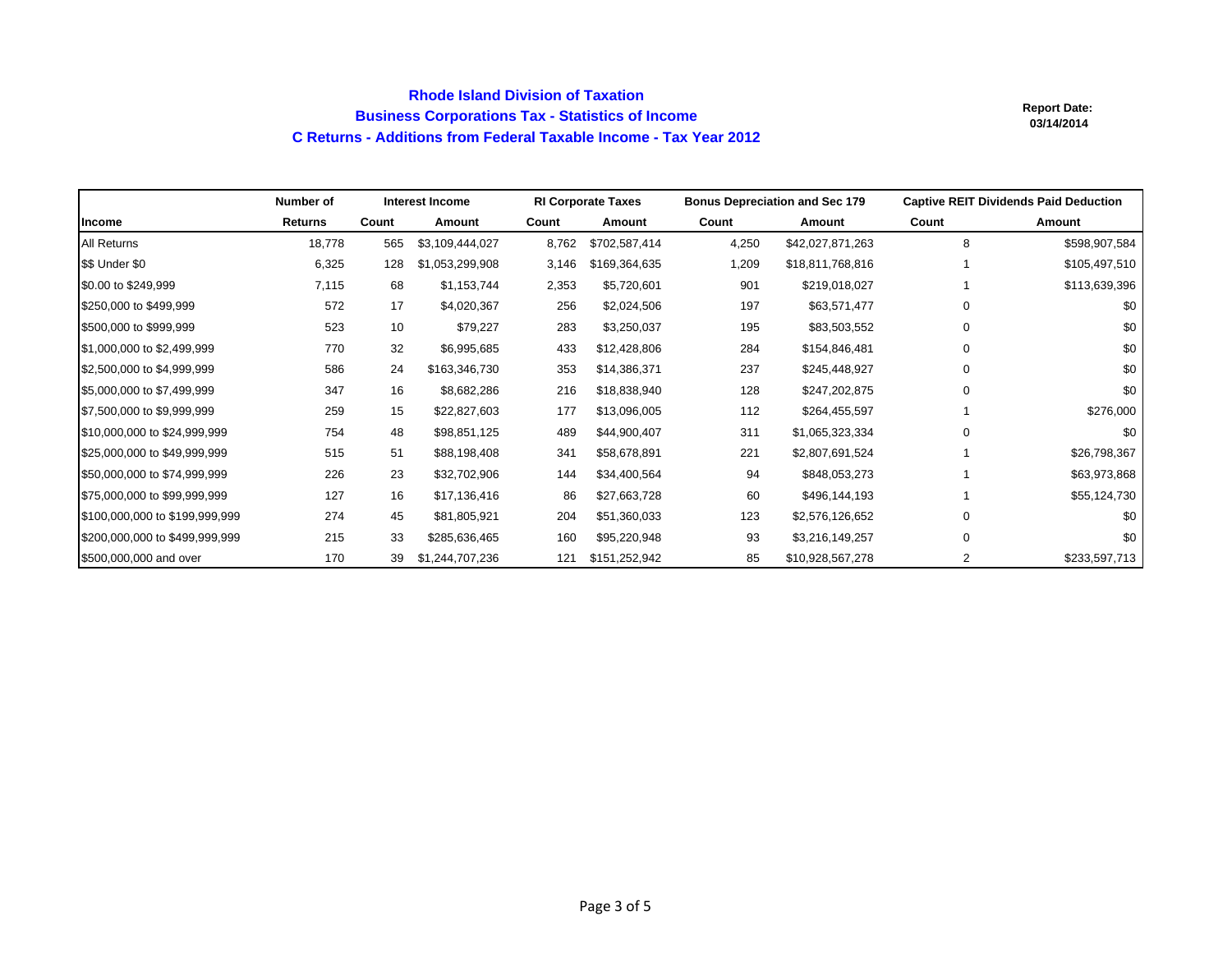#### **Rhode Island Division of Taxation Business Corporations Tax - Statistics of Income C Returns - Credits - Tax Year 2012**

|                                | Number of      | <b>Historic Structure</b> |           | <b>Motion Picture</b> |           |             | <b>Investment Tax</b> |                | <b>Research &amp; Development</b> | <b>Other Credits</b> |             |
|--------------------------------|----------------|---------------------------|-----------|-----------------------|-----------|-------------|-----------------------|----------------|-----------------------------------|----------------------|-------------|
| Federal Taxable Income         | <b>Returns</b> | Count                     | Amount    | Count                 | Amount    | Count       | Amount                | Count          | Amount                            | Count                | Amount      |
| All Returns                    | 18,778         | $\overline{2}$            | \$279,455 | 4                     | \$631,492 | 75          | \$21,216,888          | 48             | \$5,079,424                       | 8                    | \$1,006,065 |
| \$\$ Under \$0                 | 6,325          | 0                         | \$0       | 0                     | \$0       | 5           | \$257,394             | 14             | \$1,501,325                       |                      | \$39        |
| \$0.00 to \$249,999            | 7,115          | $\mathbf 0$               | \$0       | 0                     | \$0       | 25          | \$212,205             | 9              | \$262,519                         |                      | \$10,381    |
| \$250,000 to \$499,999         | 572            | $\mathbf 0$               | \$0       | $\Omega$              | \$0       | 5           | \$35,141              |                | \$24,485                          | $\Omega$             | \$0         |
| \$500,000 to \$999,999         | 523            | 0                         | \$0       | 0                     | \$0       | 9           | \$1,233,766           |                | \$36,280                          | $\overline{2}$       | \$717,156   |
| \$1,000,000 to \$2,499,999     | 770            | $\mathbf 0$               | \$0       | 0                     | \$0       | 8           | \$220,819             |                | \$51,378                          | $\Omega$             | \$0         |
| \$2,500,000 to \$4,999,999     | 586            | $\overline{2}$            | \$279,455 |                       | \$174,272 | 0           | \$0                   |                | \$106,371                         | 0                    | \$0         |
| \$5,000,000 to \$7,499,999     | 347            | 0                         | \$0       | 0                     | \$0       | 3           | \$259,853             | $\overline{2}$ | \$126,590                         | 0                    | \$0         |
| \$7,500,000 to \$9,999,999     | 259            | $\mathbf 0$               | \$0       | $\Omega$              | \$0       | 3           | \$473,953             |                | \$2,846                           |                      | \$91,132    |
| \$10,000,000 to \$24,999,999   | 754            | 0                         | \$0       | 0                     | \$0       |             | \$76,149              |                | \$59,730                          |                      | \$689       |
| \$25,000,000 to \$49,999,999   | 515            | 0                         | \$0       | 0                     | \$0       | 5           | \$1,937,643           | 2              | \$541,827                         |                      | \$2,231     |
| \$50,000,000 to \$74,999,999   | 226            | 0                         | \$0       | 0                     | \$0       |             | \$95,897              | $\overline{2}$ | \$358,598                         | 0                    | \$0         |
| \$75,000,000 to \$99,999,999   | 127            | $\Omega$                  | \$0       | $\Omega$              | \$0       | $\mathbf 0$ | \$0                   | $\Omega$       | \$0                               | $\Omega$             | \$0         |
| \$100,000,000 to \$199,999,999 | 274            | 0                         | \$0       | $\Omega$              | \$0       | 3           | \$9,317,677           |                | \$38,135                          | 0                    | \$0         |
| \$200,000,000 to \$499,999,999 | 215            | 0                         | \$0       | $\Omega$              | \$0       | 2           | \$1,327,636           | 4              | \$304,478                         | $\Omega$             | \$0         |
| \$500,000,000 and over         | 170            | 0                         | \$0       | 3                     | \$457,220 | 5           | \$5,768,755           | 8              | \$1,664,862                       |                      | \$184,437   |